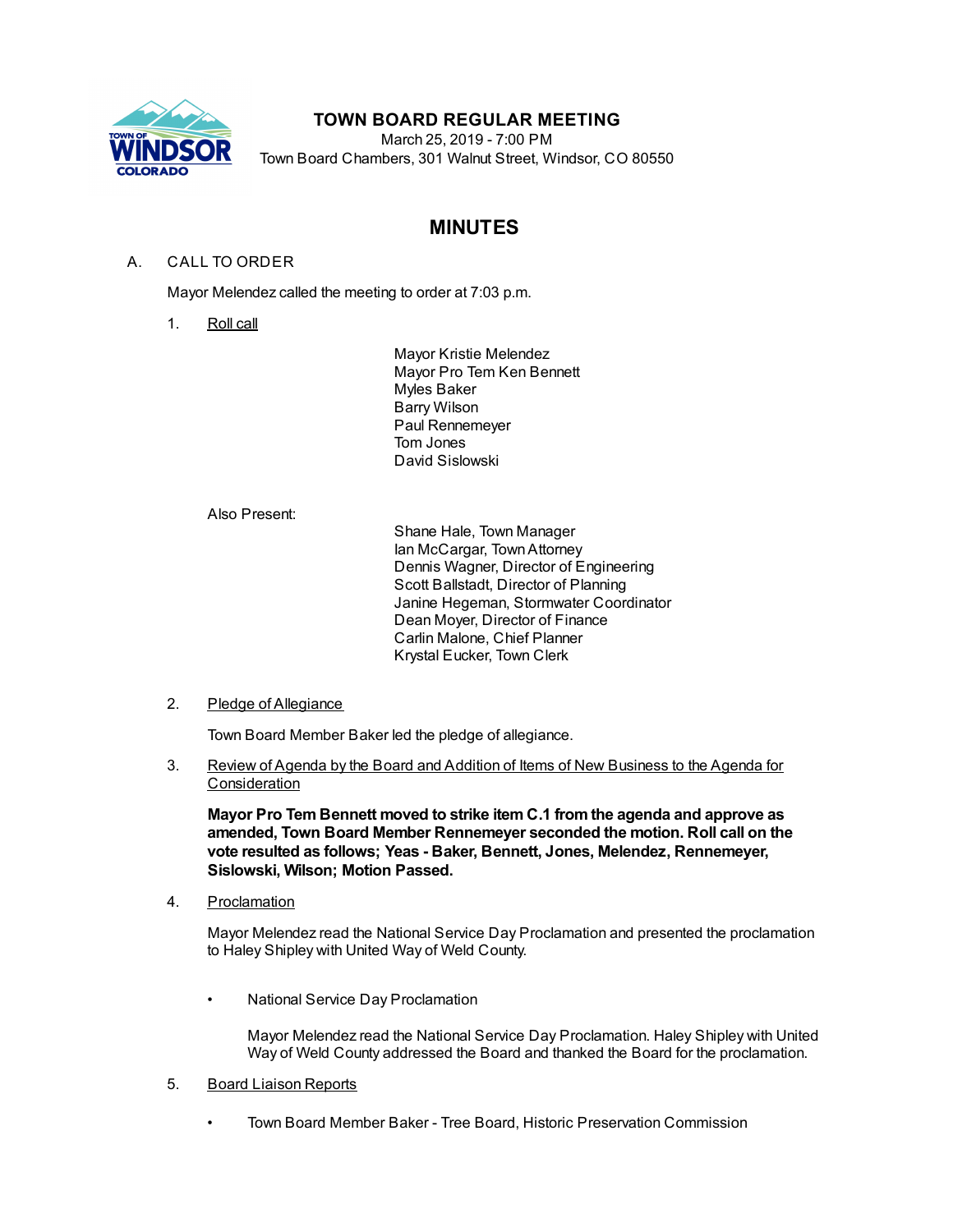Town Board Member Baker reported the Tree Board meets on March 26, 2019 at 5:00 at the Community Recreation Center.

• Town Board Member Wilson - Parks, Recreation and Culture Advisory Board; Poudre River Trail Corridor

Town Board Member Wilson reported Parks, Recreation and Culture Board is still reviewing various rules related to parks and open space. A tree in Main Park that is 111 years old is being removed due to damage is sustained in the 2008 tornado. The tree will be moved to the park at Village East for kids to play on. Mr. Wilson reported there have been some closures and detours on the Poudre River Trail over the last couple weeks. Mr. Wilson thanked the Town for communicating the closures and detours through social media.

• Mayor Pro Tem Bennett - Water and Sewer Board

Town Board Member Bennett reported the Water and Sewer Board received two presentations; MS4 illicit discharge detection and elimination as well as the stormwater ordinance that is on this evening's agenda.

• Town Board Member Rennemeyer - Chamber of Commerce

Town Board Member Rennemeyer reported the majority of The Chamber meeting pertained to discussion on recruiting a new executive director; approximately 80 applications have been received. A committee is being formed to review applications. The Chamber is planning to provide ice cream sandwiches at the first concert of the Summer Concert Series.

• Town Board Member Jones - Windsor Housing Authority; Great Western Trail Authority

Town Board Member Jones reported the Great Western Trail Authority will meet next week.

Dr. Jones reported the Windsor Housing Authority is meeting with architects regarding the new Golden Meadows Senior Housing Development in Windshire. Construction could commence on the project in the summer of 2020. The Town Board and Windsor Housing Authority members will be attending the Severance Town Board meeting on April 9, 2019 to discuss the option of creating a Windsor/Severance Housing Authority.

• Town Board Member Sislowski - Clearview Library Board; Planning Commission

Town Board Member Sislowski reported the Raindance 7th filing was presented at the last Planning Commission meeting which is on this evening's agenda.

• Mayor Melendez - Downtown Development Authority; North Front Range/MPO

Town Board Member Melendez reported the DDA is working on the backlot development agreement, the potential move of the American Legion, demolition of 512 Ash and a site plan approved for the new parking lot and wrapping up the Wayfinding plan. A discussion also took place regarding the lodging tourism tax and Main Street Quarterly Reporting.

### 6. Public Invited to be Heard

Mayor Melendez opened the meeting up for public comment.

Jo Ann Finnegan, 1525 Walnut Street, Windsor, CO addressed the Board and asked about the flex field at the high school. Ms. Finnegan has been trying to figure out who is in charge of maintaining that field and have been told that it is a joint operation between the school district and the Town of Windsor.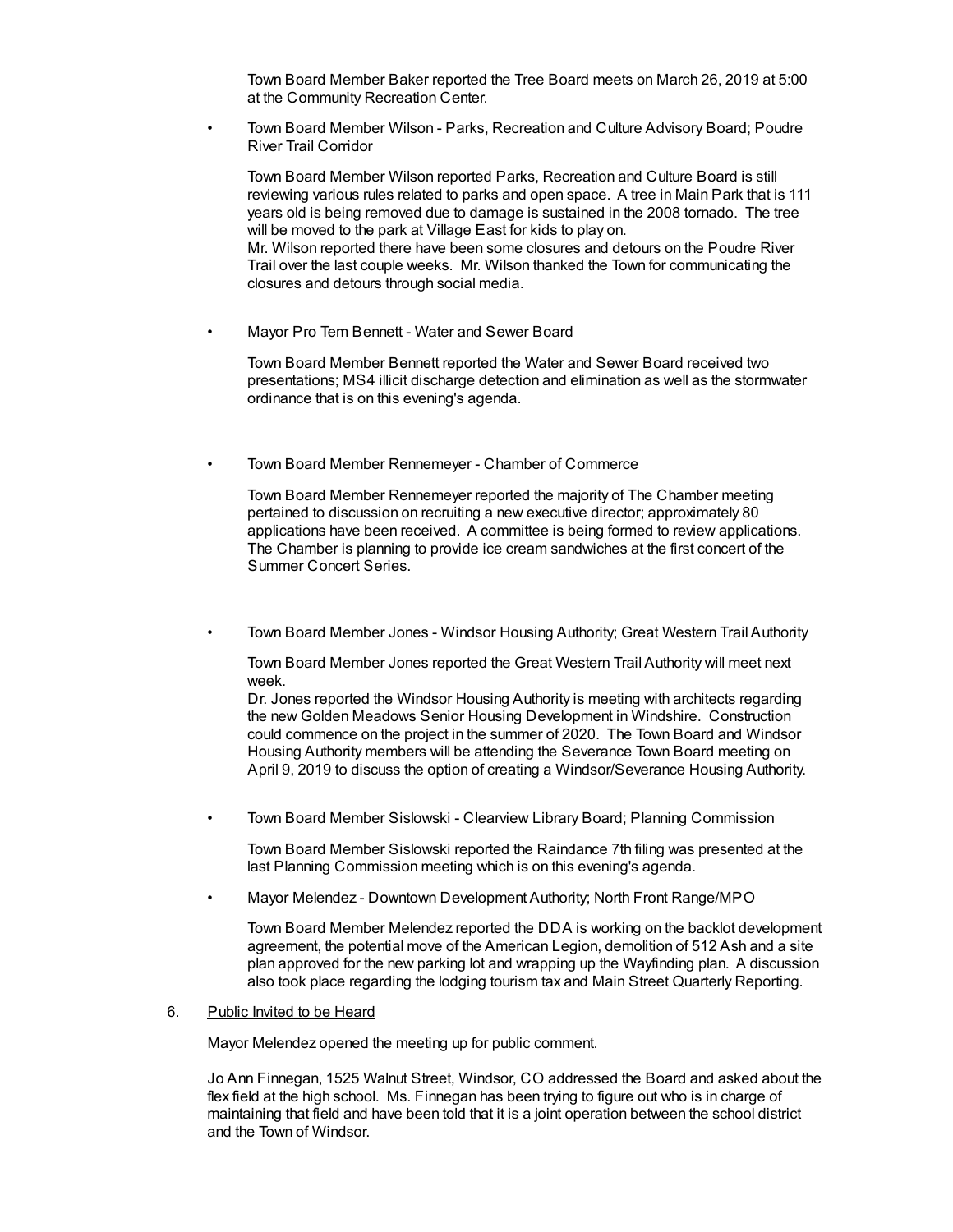Mr. Hale obtained Ms. Finnegan's information and will find the answer to the question.

Francine Henderson from North Range Behavioral Health informed the Board of the Strengthening Families Program, a 7 week program is being hosted in Severance, CO. The program will be held on Thursday evenings from April 11th through May 23rd; there is no costs to families. More information can be obtained at 970-374-1389.

### B. CONSENT CALENDAR

- 1. Minutes of the March 11, 2019 Regular Town Board Meeting K. Eucker
- 2. Advisory Board Appointments K. Eucker
- 3. Resolution No. 2019-22 A ResolutionAccepting and Approving Deeds of Dedication for Utilities Easement and Right of Way concerning the Eagle Crossing-Steeplechase

**Town Board Member Rennemeyer moved to approve the consent calendar as presented, Town Board Member Jones seconded the motion. Roll call on the vote resulted as follows; Yeas - Baker, Bennett, Jones, Melendez, Rennemeyer, Sislowski, Wilson; Motion Passed.**

## C. BOARD ACTION

1. Conditional Use Grant (CUG) for a Public Utility Installation, Including Transmission Lines and Substations in the Residential Mixed Use Zone District - Thornton Farm 24 Annexation - Derek Holscher of Public Service Company of Colorado (Xcel Energy), Applicant

Item C.1 has been stricken from the agenda.

2. Public Hearing - Final Major Subdivision - Raindance Subdivision 6th Filing (Formerly Raindance Subdivision 7th Filing) – David B. Nelson, Raindance Land Company, LLC, owner; Martin Lind, Raindance Land Company, LLC, applicant; Tom Siegel, Water Valley Land Company applicant's representative

## **Town Board Member Rennemeyer moved to open the public hearing, Town Board Member Wilson seconded the motion. Roll call on the vote resulted as follows; Yeas - Baker, Bennett, Jones, Melendez, Rennemeyer, Sislowski, Wilson; Motion Passed.**

Mr. Sislowski stated, "Mr. Mayor, for the record, I would like to point out that in my capacity as Town Board liaison to the Planning Commission, I was present at the Planning Commission meeting during which this matter was previously presented. I wish to state that my participation in the Planning Commission proceedings has in no way influenced me in my capacity as a Town Board Member this evening. I will make my decision and cast my vote this evening based solely on the evidence presented during this public hearing.

Per Ms. Ballstadt, the applicant has submitted a final major subdivision plat, known as Raindance Subdivision Sixth Filing. Please note this subdivision was known as Raindance Subdivision Seventh Filing during the preliminary plat process. The subdivision encompasses approximately 108.76 acres and is zoned Residential Mixed use with a Planned Unit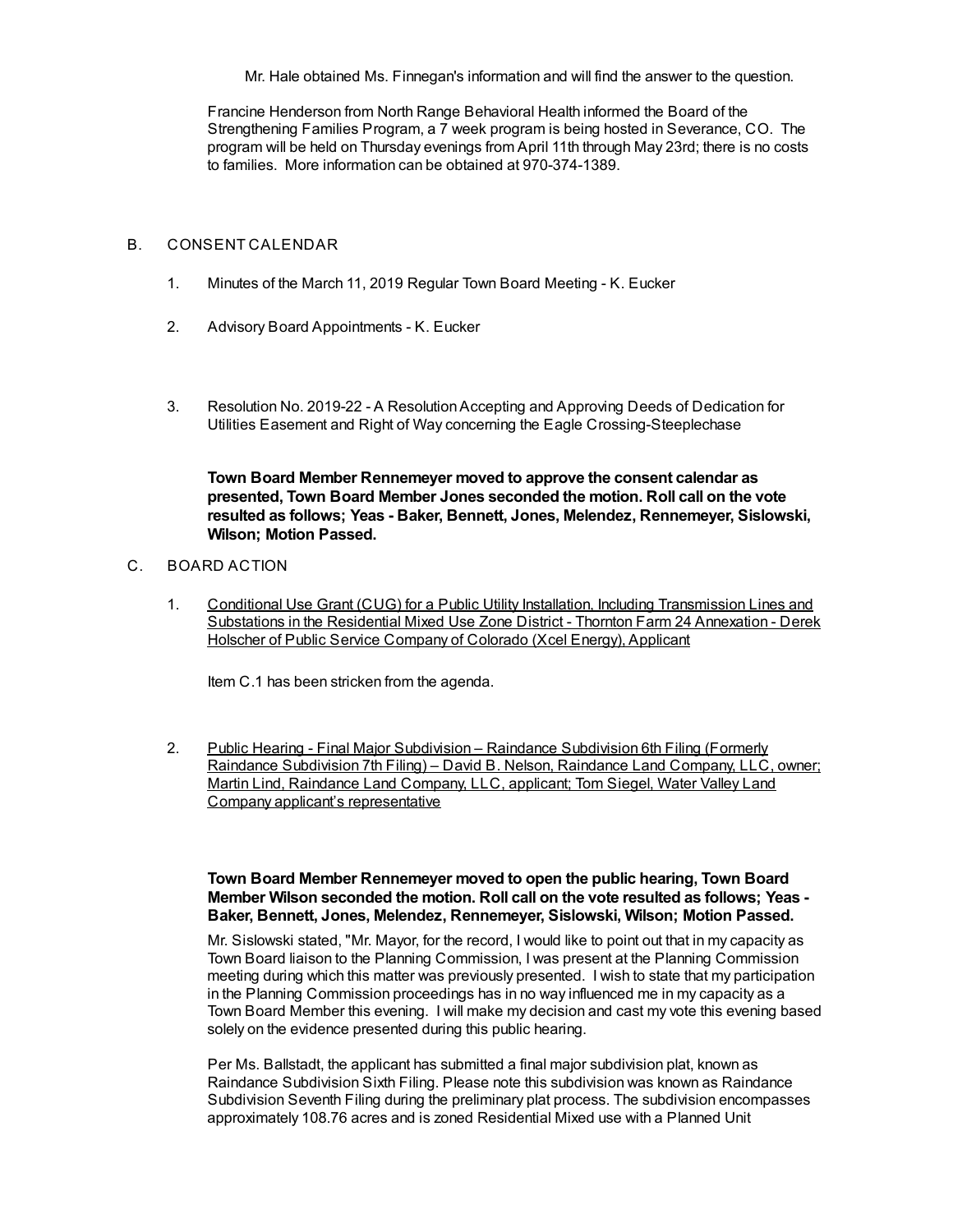Development (PUD) overlay.

# **Final Plat characteristics:**

- 125 single-family lots
- Lot size range: 6,600 sf to 1 acre
- 40 6,600 sf lots
- 40 7,700 sf lots
- 45 1 acre lots
- Acre lots adjacent to Hilltop Estates / Pelican Hills Subdivision transitioning into smaller lots adjacent to Raindance 1st and 2nd Filings
- Density: 1.3 dwelling units / acre
- Product: 1 & 2-story houses with attached garages; custom homes on acre lots
- 1.27 acre neighborhood / pocket park (owned and maintained by metropolitan district)
- 7 tracts for open space / agriculture use / park  $=$   $\sim$  38 acres
- Extension of trail system

At the March 20, 2019 regular meeting, the Planning Commisison forwarded a recommendation of approval to the Town Board subject to the following conditions:

- All outstanding comments on the subdivision plat shall be addressed prior to recording the subdivision plat.
- The applicant shall enter into a development agreement with the Town prior to recording of the plat.

The application is in conformance with various goals of the Comprehensive Plan as well as the strategic plan.

Notifications were completed in accordance with the Municipal Code.

Staff requests the following be entered into the record:

- Application and supplemental material
- Staff memorandum and supporting documents
- All testimony presented during the public hearing
- Recommendation

Mayor Melendez opened the meeting up for public comment to which there was none.

The applicant had nothing to enter into the record.

**Town Board Member Rennemeyer moved to close the public hearing, Town Board Member Baker seconded the motion. Roll call on the vote resulted as follows; Yeas - Baker, Bennett, Jones, Melendez, Rennemeyer, Sislowski, Wilson; Motion Passed.**

3. Resolution No. 2019-23 - Final Major Subdivision – Raindance Subdivision 6th Filing (Formerly Raindance Subdivision 7th Filing) – David B. Nelson, Raindance Land Company, LLC, owner; Martin Lind, Raindance Land Company, LLC, applicant; Tom Siegel, Water Valley Land Company applicant's representative

Ms. Ballstadt had nothing further to add.

Dr. Jones inquired if the agricultural uses are for general use of the individuals in that filing. Mr. Ballstadt stated there are agricultural tracts that are adjacent to County Line Road and along Fairgrounds Avenue but does not believe there are any associated with this particular filing. The agricultural use may have not been the correct term as the area is open space and not for agricultural use.

**Town Board Member Rennemeyer moved to approve Resolution No. 2019-23, Mayor Pro Tem Bennett seconded the motion. Roll call on the vote resulted as follows; Yeas - Baker, Bennett, Jones, Melendez, Rennemeyer, Sislowski, Wilson; Motion Passed.**

4. Resolution No. 2019-24 - A ResolutionAppropriating Additional Sums of Money to Defray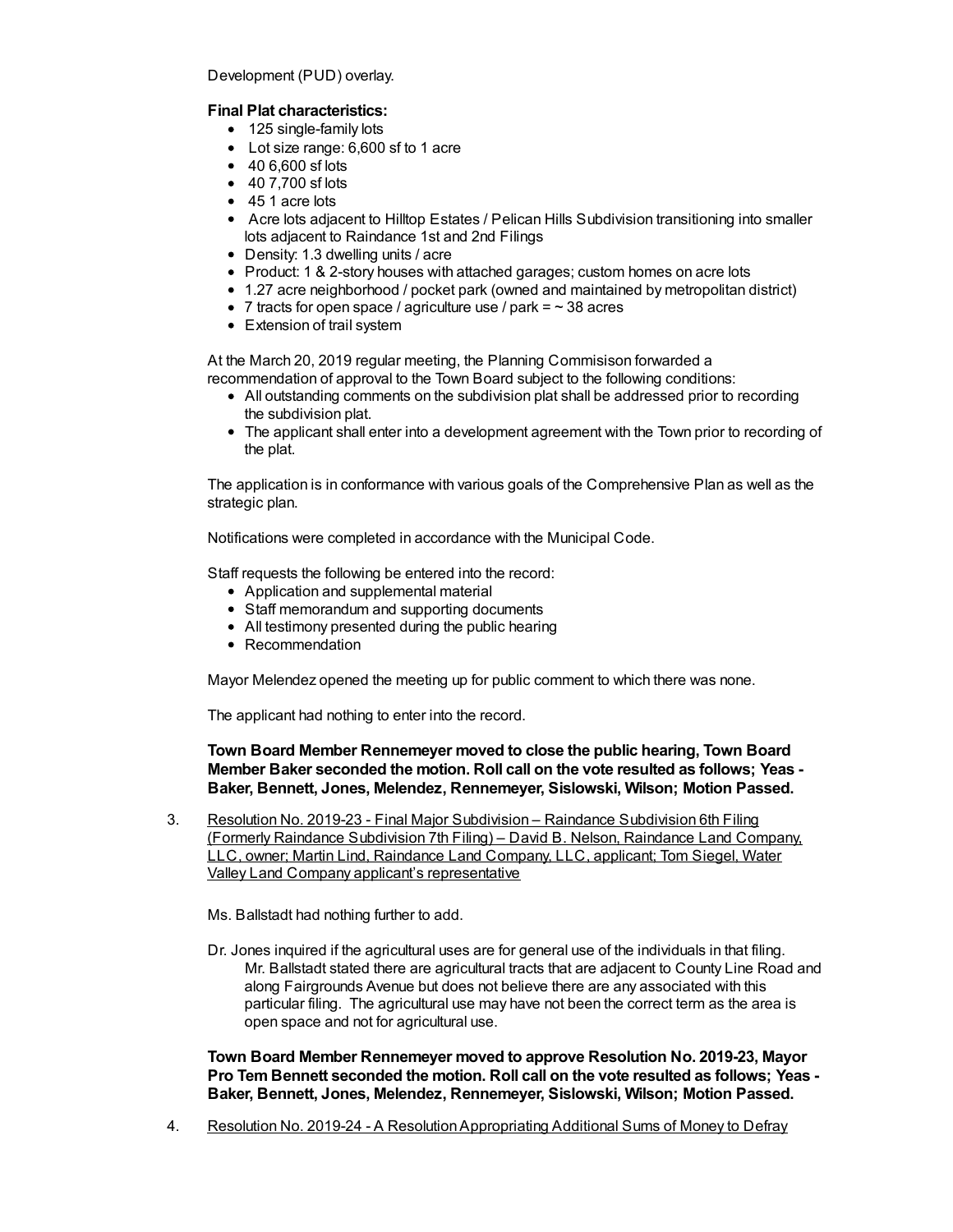Per Mr. Moyer, the Finance Department is working on closing out fiscal year 2018 and part of that process is to approve a supplemental budget. Adjustments have been made to the budget to stay in compliance with State budget law and auditor requirements.

**Town Board Member Rennemeyer moved to approve Resolution 2019-24, Town Board Member Wilson seconded the motion. Roll call on the vote resulted as follows; Yeas - Baker, Bennett, Jones, Melendez, Rennemeyer, Sislowski, Wilson; Motion Passed.**

5. Ordinance No. 2019-1586 - An Ordinance Amending Chapter 13 of the Windsor Municipal Code With Respect to the Establishment of Municipal Separate Storm Sewer System **Requlations** 

Per Ms. Hegeman, before the Board is the first reading of Ordinance 2019-1586 regarding the amendment to Chapter 13 of the Municipal code, titled "Article V, Stormwater Quality." This amendment will align the Town's Municipal Code with the requirements of the Municipal Separate Storm Sewer (MS4) permit, which was issued to Windsor by the State of Colorado and effective February 1, 2017. Under this permit, the Town is authorized to discharge stormwater to the Cache la Poudre River, and must implement pollutant restrictions, prohibitions, regulations, reduction requirements, and other conditions to meet the intent of the permit: reducing pollutants in the Waters of the State. There are five specific programs that must be implemented to ensure the quality of the stormwater discharge. There is a compliance schedule for implementation; two programs, the Construction Sites program and the Illicit Discharge Detection and Elimination program, have an enforcement component and the compliance schedule calls for full implementation of these programs by July 1, 2019. Having this ordinance in place prior to that date will allow for the Town to educate the public and implement the regulations in an orderly manner.

- Dr. Jones inquired as to what the plan is to education the public on the program. Ms. Hegeman stated social media and the Windsor's website will be used as well as education in schools and the Windsor newsletter. Ms. Melendez stated a water utility insert was created which will go out in the next billing cycle that will talk about the program as well.
- Dr. Jones inquired as to mobile car washing and if that will be prohibited. Ms. Hegeman stated residential car washing is allowed under the permit although a mobile car wash would be a business. Mr. Hegeman will check with the State on guidance around that situation.

Mr. Sislowski inquired as to nuisance/abatement and if that was similar to the nuisance/abatement that is already within the Municipal Code.

Mr. McCargar stated this ordinance has gone through a lot of changes over the last six months, particularly since Ms. Hegeman's arrival. When the ordinance was first drafted, the idea was that we would incorporate by reference the nuisance/abatement rules that were already in the books. The two nuisance/abatement references are very similar but this is custom to this type of nuisance.

- Mr. Bennett inquired as to who will be doing inspections in 2020. Ms. Hegeman stated she would be doing the inspections and staffing is being looked at for the 2020 budget.
- Mr. Baker inquired if contractors and developers have been contacted regarding the ordinance. Ms. Hegeman stated a preliminary meeting with stakeholders in the development community has taken place and once the ordinance passes, additional meetings will be held.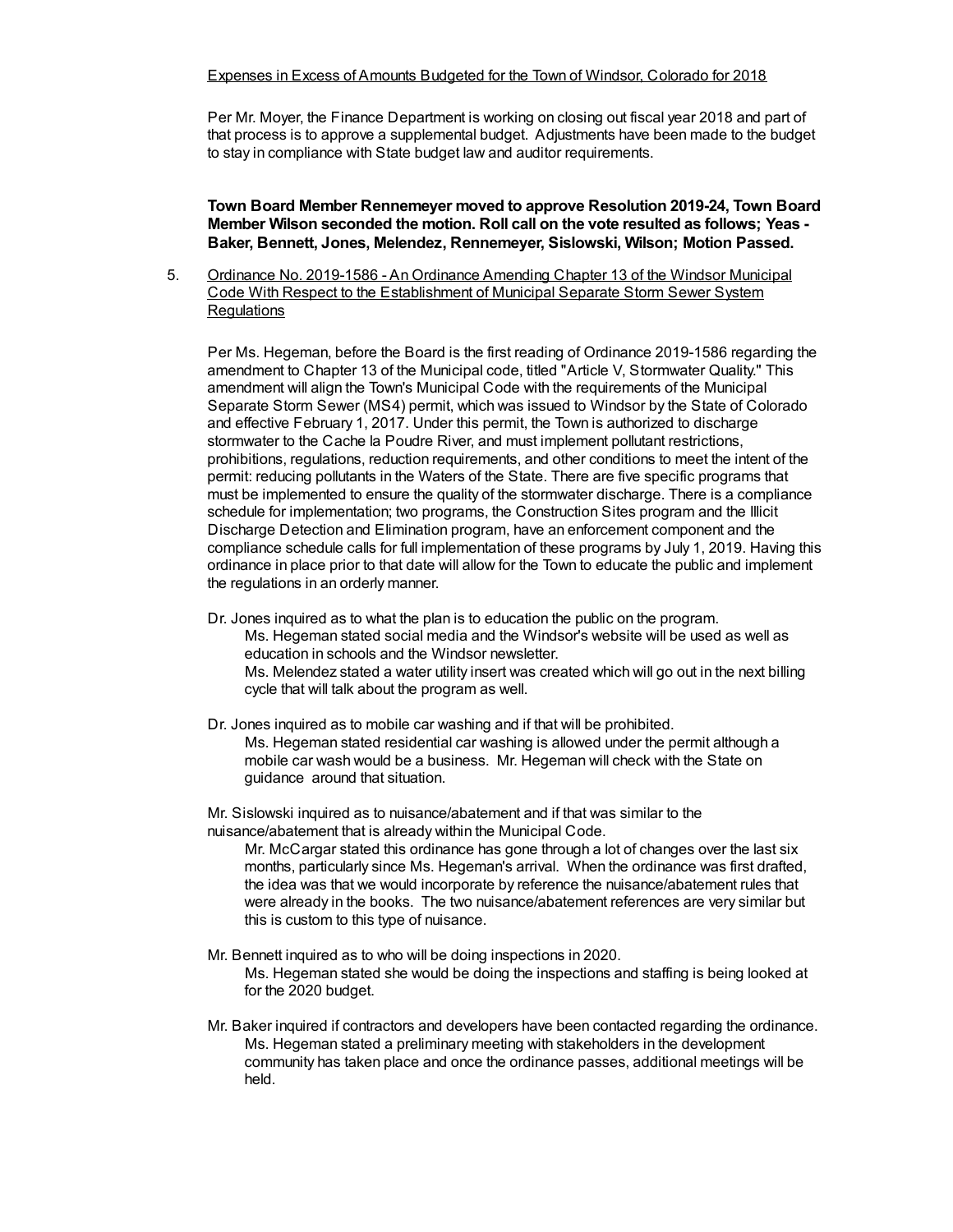**Town Board Member Baker moved to approve Ordinance No. 2019-1586, Mayor Pro Tem Bennett seconded the motion. Roll call on the vote resulted as follows; Yeas - Baker, Bennett, Jones, Melendez, Rennemeyer, Sislowski, Wilson; Motion Passed.**

6. Resolution No. 2019-25 - A Resolution pursuant to Section 16.8 Of The Windsor Home Rule Charter Authorizing the Acquisition of Certain Property Rights by Negotiation and, if necessary, by Eminent Domain for the Windsor Harmony Road Improvement Project

Per Mr. McCargar, the Town needs to acquire additional land at the Southwest corner of WCR 15 and Harmony Road to allow for the widening of Harmony Road, movement of drainage and irrigation facilities and related improvements west of the intersection. The Town needs to acquire "fee simple," or total ownership of the land needed for the road and improvements. Additionally, the contractor requires the use of some additional adjoining land on a temporary basis to enable construction of the improvements. The proposed Resolution authorizes the Town's consultants and attorneys to negotiate an agreement to acquire these property interests from the owners voluntarily or, should the parties fail to reach an agreement, by condemnation. Should condemnation be necessary the Resolution also authorizes the attorneys to seek "immediate possession" which is the right to take possession of and use the property before the final trial determining compensation so that the project may proceed without delay.

**Town Board Member Rennemeyer moved to approve Resolution No. 2019-25, Town Board Member Jones seconded the motion. Roll call on the vote resulted as follows; Yeas - Baker, Bennett, Jones, Melendez, Rennemeyer, Sislowski, Wilson; Motion Passed.**

7. Resolution No. 2019-21 – A Resolution Pursuant to Section 16.8 of the Windsor Home Rule Charter Authorizing the Acquisition of Certain Property Rights by Negotiation and, if Necessary, by Eminent Domain for the Windsor LCR5/SH392 Roadway Improvement Project

Mr. McCargar stated Resolution 2019-21 is the same type of situation as the previous agenda item. This is a distinct project for improvements at the intersection of SH 392 and LCR 5.

Mr. Sislowski confirmed that there is some property on SH 392 as well as LCR 5 that would be included.

Mr. McCargar stated that is correct.

Mr. Rennemeyer inquired as to what the timeline is to make the acquisitions.

Mr. McCargar stated the Harmony Road acquisition is ahead of the LCR 5 and SH 392.

Dr. Jones inquired the LCR 5 acquisition is enough to accommodate the roundabout that has been discussed.

Mr. McCargar stated the roundabouts are north of this property acquisition. This property acquisition is separate from the roundabouts.

Mr. Rennemeyer inquired if Windsor will make the land acquisition on behalf of CDOT for SH 392.

Mr. McCargar stated because it is within Windsor's corporate limits, Windsor will seek that acquisition then work with CDOT when the time comes to completing the improvements.

Mr. Hale stated it is his understanding that Windsor would acquire the property and then dedicate the property to CDOT.

**Town Board Member Wilson moved to approve Resolution 2019-21, Town Board Member Baker seconded the motion. Roll call on the vote resulted as follows; Yeas - Baker, Bennett, Jones, Melendez, Rennemeyer, Sislowski, Wilson; Motion Passed.**

8. Great Western Metro District No. 4 Inclusion and Boundary Change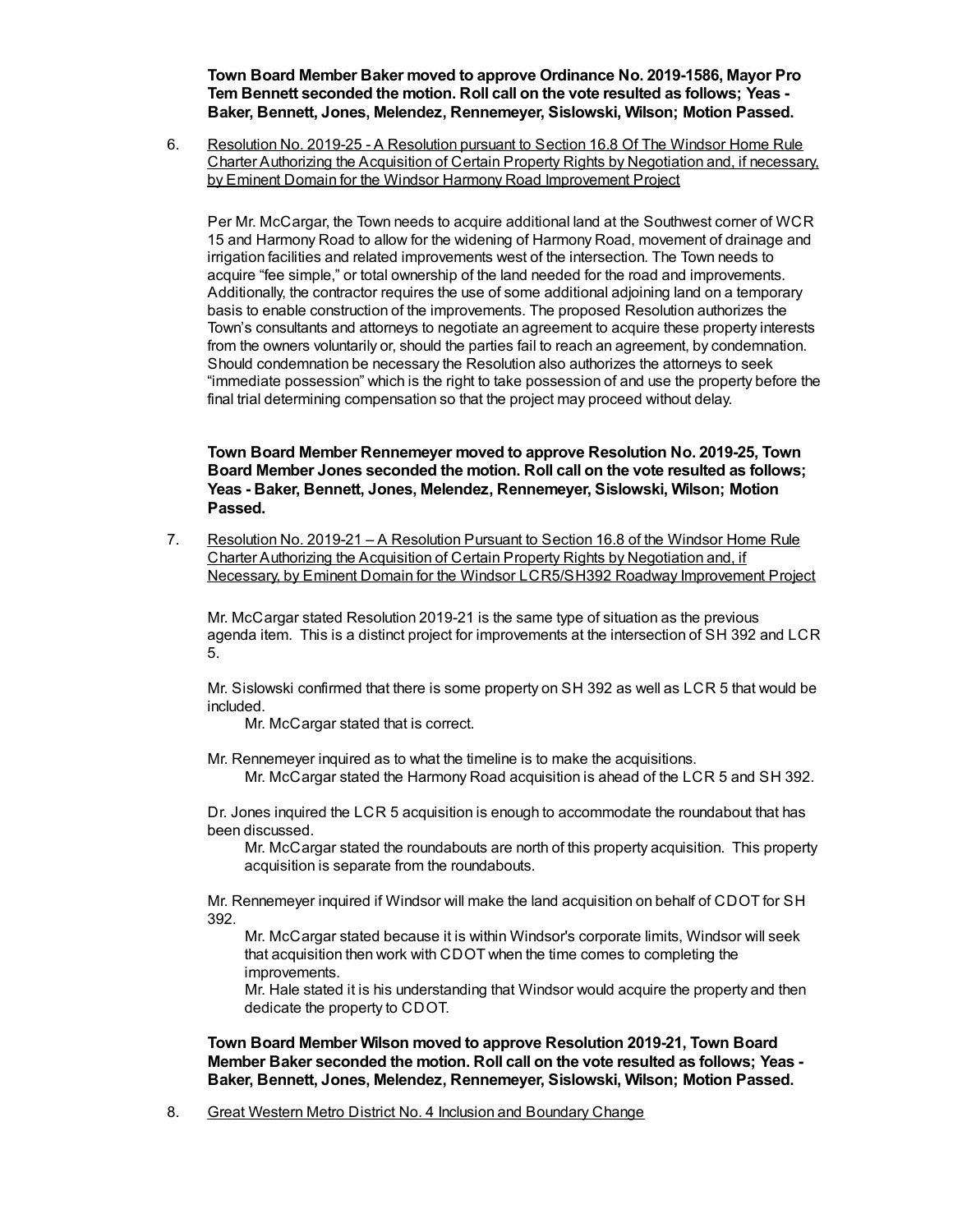Mr. O'Learly addressed the Board and stated Great Western Metropolitan District 1-7, specifically District No. 4. In 2014, there was a future inclusion area that was defined and was expanded to include what is now the 7th annexation which was recently approved. As part of the future inclusion area, typically under service plans, the initial boundaries are defined as well as the future expansion areas. The reason they are called future inclusion areas is because it is unknown what district it will go into and there could be a precondition for that inclusion into the district. In this particular instance, the property had not been defined as inclusion property as the property had not been annexed into Windsor although that annexation has now been completed. The 7th annexation is now requesting to be included into District No. 4 which is one of the Great Western Industrial Park area districts. There are plans to amend and update the service plan that was done in 2006 before there was 700-900 additional acres. In the interim, it is being requested that the 7th annexation be included into the boundary of the district so any improvements or financing can move forward.

Mr. Sislowski inquired if this is something that can be completed administratively.

Mr. O'Leary stated it can but we decided to come back and reintroduce ourselves and answer any questions that the Board may have.

Mr. McCargar stated it is a courtesy that Mr. O'Leary is coming in front of the Board to inform the Board what he is doing and what he is asking the Town Manager to do. Mr. McCargar has asked Mr. O'Leary to submit the format for an approval letter that Mr. Hale can sign.

### 9. The Ridge at Harmony Road Metro District Internal BoundaryAdjustment

Mr. O'Leary stated there has recently been an amendment to the service plan and a lot of the future inclusion area; approximately 256 acres was previously defined as a future inclusion area. Due to the increase in capital costs and the amount of debt, it was proposed to create a commercial district which was District No. 4. District 4 will be conducting an election in November. Since the time of the service plan amendment submittal, finished lots within District No. 3 are being developed and completed by four builders, with the remaining 169 acres (noted in the attached map with a black marker "1") which will need to develop and finance additional infrastructure separately from residential lots owned by homeowners. It will be proposed through a separate service plan amendment that a new District No. 5 be formed in November, but that proposal will be submitted separately through a Second Amendment to the Service Plan to be submitted in the near future. A proposed map for that District No. 5 is attached for your reference and will be handled through an amendment which creates a new District No. 5. In the interim, the developer and petitioner requests that the 169 undeveloped acres be moved from District No. 3 to District No. 1, while we are waiting for submittal, review and approval of a second amendment to the Service Plan.

Mr. Sislowski inquired if each district will have taxing authority. Mr. O'Leary stated each district will have a taxing authority and an election.

Mr. McCargar stated a letter will be prepared by Mr. O'Leary for Mr. Hale for his approval signature.

#### 10. Community Development Report

Mr. Ballstadt provided an overview of the Community Development report that was included in packet material.

Dr. Jones inquired as to who provides the drone videos at Raindance. Mr. Ballstadt stated TST Consulting provides the drone videos at Randance.

### D. COMMUNICATIONS

1. Communications from TownAttorney